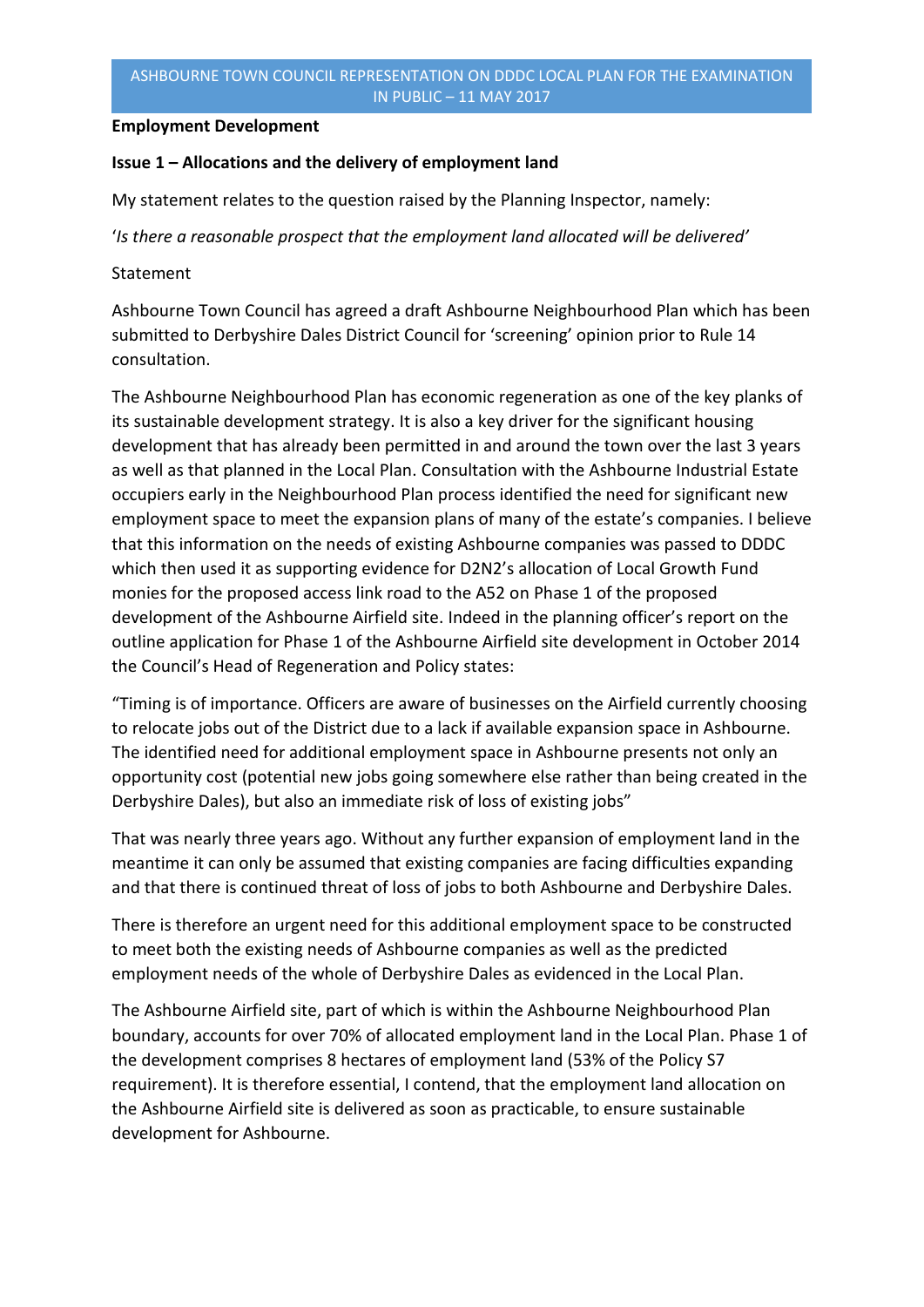# ASHBOURNE TOWN COUNCIL REPRESENTATION ON DDDC LOCAL PLAN FOR THE EXAMINATION IN PUBLIC – 11 MAY 2017

Since the first planning application was approved for the Ashbourne Airfield site (Phase 1) in October 2014 representations have been made to DDDC for an employment masterplan for the Ashbourne Airfield. This masterplan must show clearly how this site will be developed and how it will ensure quality employment opportunities for both Ashbourne and other local residents. Particularly important is the building of a new Enterprise and Vocational Skills Centre which will provide employment space for new small business as well as a training facility to improve skills for local people to access new employment opportunities.

This clear and practical demand for a masterplan and timescale for the development of the employment land is part of Ashbourne Town Council's formal written representation on the Local Plan. Unfortunately no masterplan has been provided to demonstrate clear deliverability of the employment land on the Ashbourne Airfield site.

Indeed detailed applications for Phase 1, with the exception of the link road application, have not been progressed.

On 30 March 2017 a further outline planning application for the Ashbourne Airfield site (Phase 1) was approved by DDDC. This reduced the amount of land available for development by some 14%. Again there was no detailed masterplan for the development of the employment land.

At this point in time therefore, we are left, with:

- $\triangleright$  Outline planning consents for the main development with the exception of the link road to the A52.
- $\triangleright$  a D2N2 Growth fund financial allocation for the proposed link road to the scheme
- $\triangleright$  an aspiration from DDDC that the employment land will be delivered
- $\triangleright$  Continued lack of quality employment space in order that Ashbourne's businesses on the Airfield Industrial Estate can expand
- $\triangleright$  Threat of loss of existing jobs
- $\triangleright$  No idea when the proposed Enterprise Centre might be constructed.

Therefore a reasonable and practical answer to the Planning Inspector's question '*Is there a reasonable prospect that the employment land allocated will be delivered'* perhaps should be - Hopefully.

This only refers to Phase 1 of 8 hectares. The remaining 7 hectares of employment land allocated in the Local Plan for Phase 2 of Ashbourne Airfield is less certain.

What is required to give a positive answer to the Planning Inspector's question on this critical Local Plan issue for both Ashbourne and the whole of Derbyshire Dales is:

- $\triangleright$  A detailed masterplan as part of a detailed planning application for both Phase 1 and Phase 2 of the Ashbourne Airfield site as speedily as possible
- $\triangleright$  A robust business plan and marketing strategy for the development and future occupation of the employment land at Ashbourne Airfield
- $\triangleright$  A practical programme and business plan for the provision of the proposed Enterprise and Training centre which is included in Phase 1 of the development.